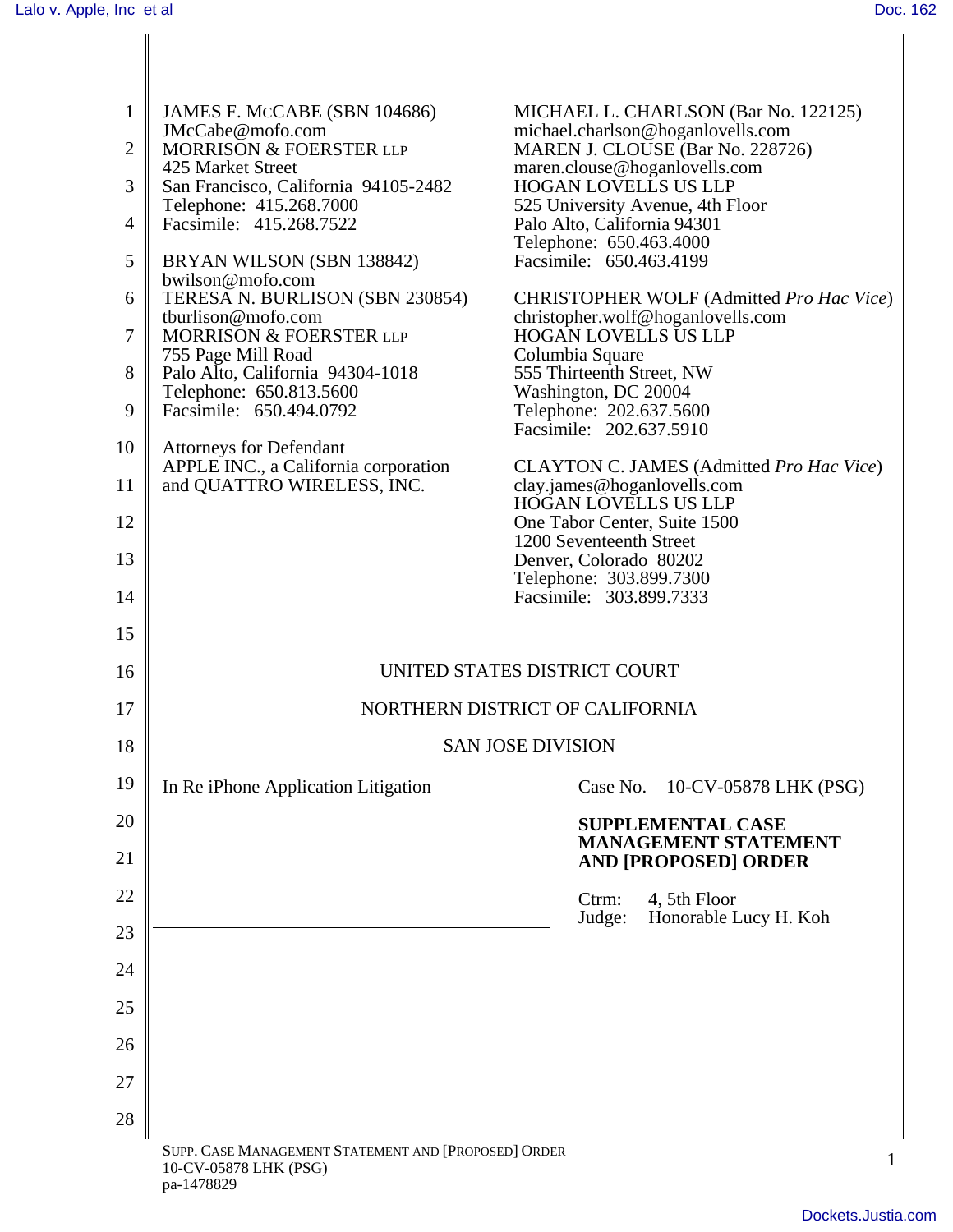1 2 3 4 5 6 7 8 9 10 11 12 13 14 15 16 17 18 19 20 21 22 23 24 25 26 27 28 SUPP. CASE MANAGEMENT STATEMENT AND [PROPOSED] ORDER 10-CV-05878 LHK (PSG) 1 Pursuant to Civil L-R  $16-10(d)$ , the parties to the above-entitled action certify that they have met and conferred and jointly submit this Supplemental Case Management Statement and Proposed Order, requesting the Court to adopt it as a Supplemental Case Management Order in this case. **DESCRIPTION OF SUBSEQUENT CASE DEVELOPMENTS**  The following progress or changes have occurred since the last case management statement filed by the parties: 1. On July 28, 2011, the Judicial Panel on Multidistrict Litigation (the "Panel") heard argument on the pending motion to transfer these consolidated actions and other related cases filed around the country to the Northern District of California for coordinated or consolidated pretrial treatment pursuant to 28 U.S.C. § 1407. At the hearing, all objections to transferring matters to this Court were withdrawn. The Panel has not yet issued a ruling, but a ruling is expected in the near future. 2. On August 3, 2011, Apple and the Mobile Industry Defendants filed their respective reply briefs in support of their respective motions to dismiss, and defendants' motions to dismiss now are fully briefed. The hearing on these motions currently is scheduled for September 1, 2011. 3. A case management conference presently is scheduled for August 10, 2011. In an Order dated May 31, 2011, the Court directed that the parties may seek a continuance of this CMC to August 24 if, by August 5, the Panel has not issued a transfer order. 4. The parties have met and conferred on this issue, and believe that good cause exists for a continuance of both the CMC and the September 1 hearing on the defendants' motions to dismiss based on the following reasons: a. The Panel has not yet issued a ruling on the pending motion to transfer; b. Several parties are unavailable to attend the alternative date for a CMC proposed by the Court – August 24, 2011. Likewise, various parties are unable to attend the September 1, 2011 hearing date for the motions to dismiss.

10-CV-05878 LHK (PSG)<br>pa-1478829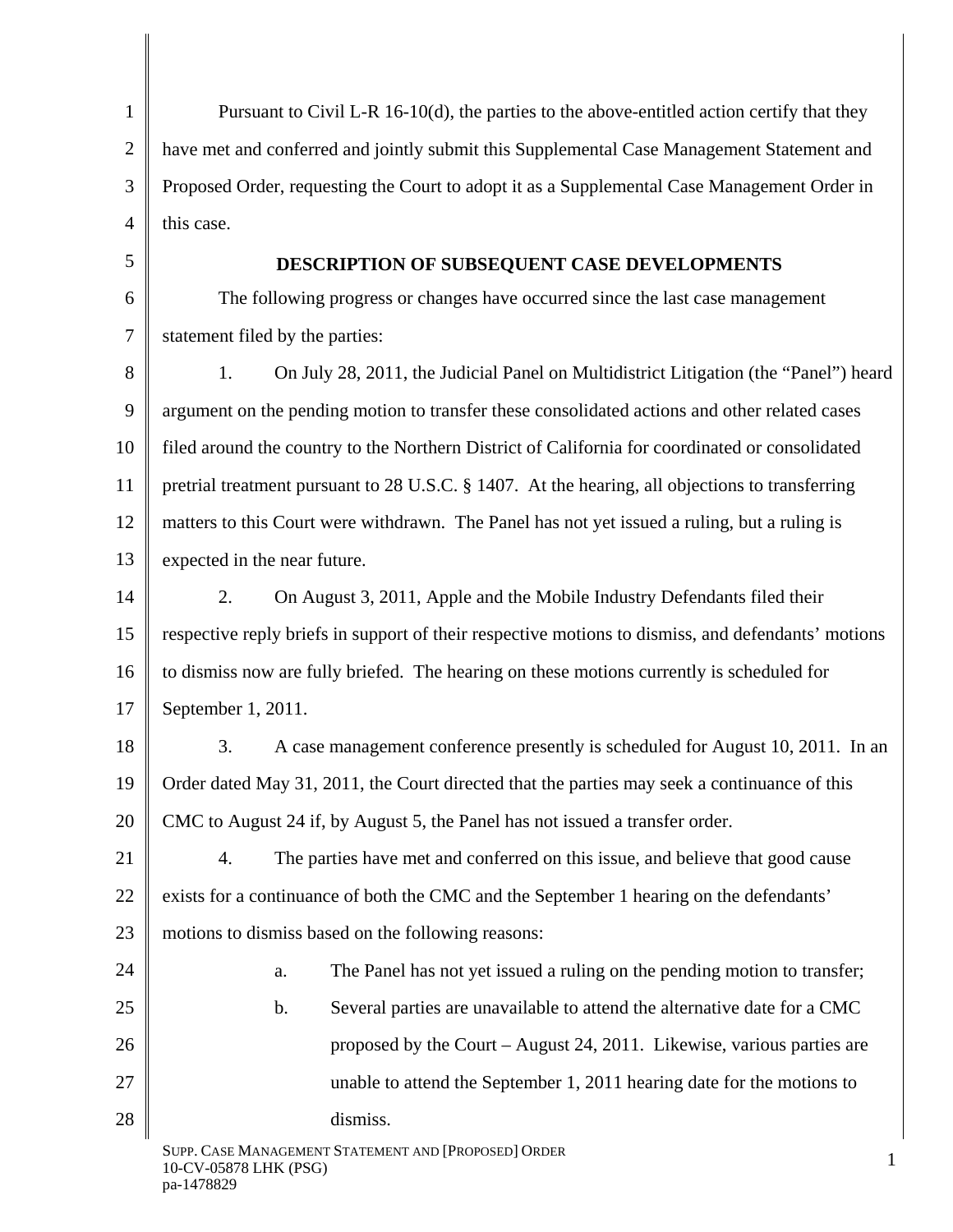| 1  | Therefore, in furtherance of judicial efficiency and to allow time for the<br>c.   |  |
|----|------------------------------------------------------------------------------------|--|
| 2  | Panel to issue its ruling, the parties jointly request that the Court's hearing    |  |
| 3  | on the defendants' respective motions to dismiss and the CMC be                    |  |
| 4  | continued to the same date, and propose any of the following dates in              |  |
| 5  | September for this purpose: September $8 - 9$ , September 12-13, or                |  |
| 6  | September $19$ – September 22. The parties agree to file a case                    |  |
| 7  | management statement one week before the date the CMC is set.                      |  |
| 8  |                                                                                    |  |
| 9  | Dated: August 4, 2011<br>MORRISON & FOERSTER LLP                                   |  |
| 10 |                                                                                    |  |
| 11 | By: /s/ Bryan Wilson                                                               |  |
| 12 | Bryan Wilson                                                                       |  |
| 13 | <b>Attorneys for Defendants</b><br>APPLE INC. and QUATTRO WIRELESS, INC.           |  |
| 14 |                                                                                    |  |
| 15 | <b>DURIE TANGRI LLP</b><br>Dated: August 4, 2011                                   |  |
| 16 |                                                                                    |  |
| 17 | By: /s/ Michael H. Page<br>Michael H. Page                                         |  |
| 18 | <b>DURIE TANGRI LLP</b><br>MICHAEL H. PAGE                                         |  |
| 19 | mpage@durietangri.com<br><b>JOSEPH C. GRATZ</b>                                    |  |
| 20 | jgratz@durietangri.com<br><b>GENEVIEVE P. ROSLOFF</b>                              |  |
| 21 | grosloff@durietangri.com<br>217 Leidesdorff Street                                 |  |
| 22 | San Francisco, CA 94111<br>Telephone: 415-362-6666                                 |  |
| 23 | Facsimile: 415-236-6300                                                            |  |
| 24 | <b>Attorneys for Defendant</b><br>ADMOB, INC.                                      |  |
| 25 |                                                                                    |  |
| 26 |                                                                                    |  |
| 27 |                                                                                    |  |
| 28 |                                                                                    |  |
|    | SUPP. CASE MANAGEMENT STATEMENT AND [PROPOSED] ORDER<br>2<br>10-CV-05878 LHK (PSG) |  |

pa-1478829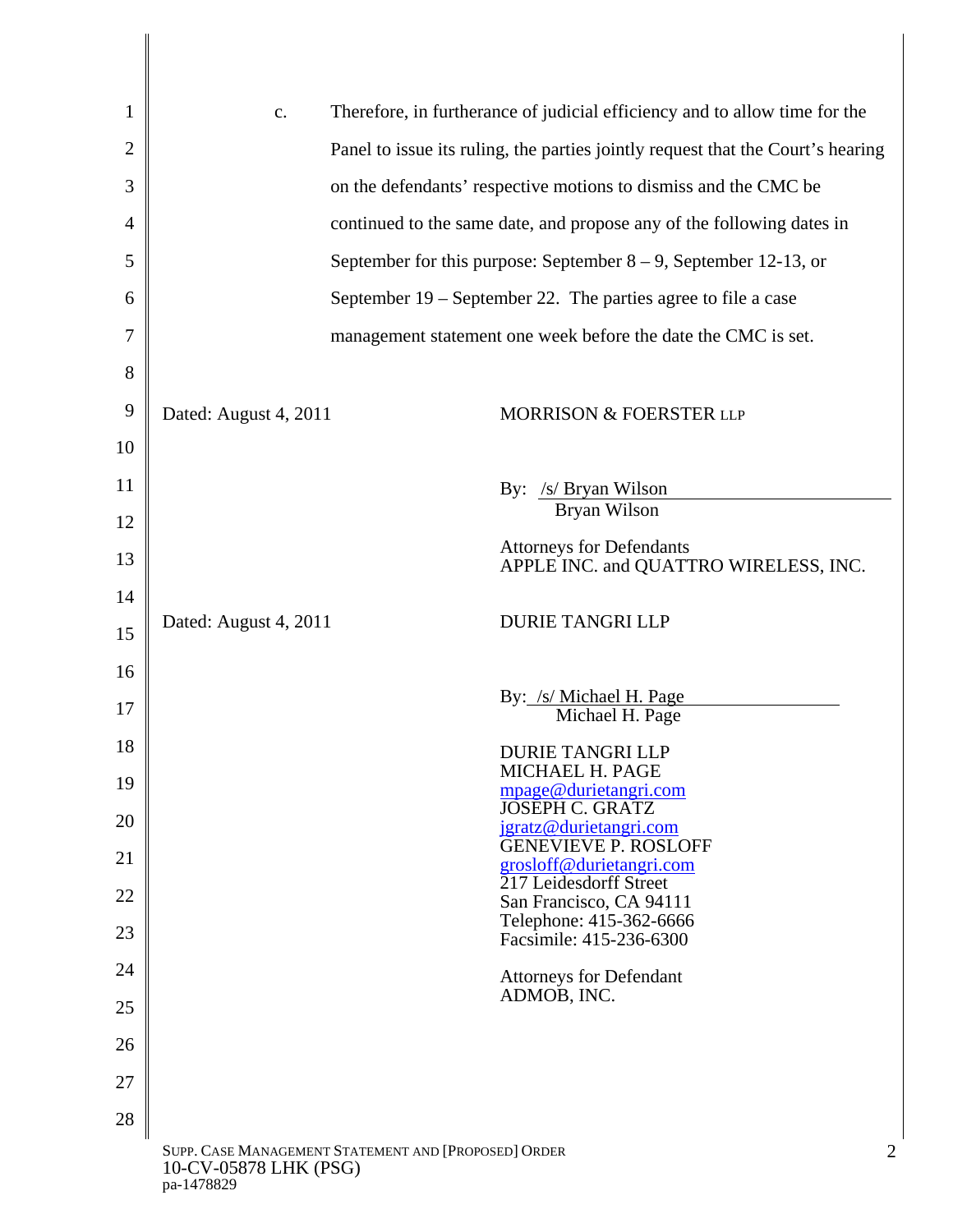| $\mathbf{1}$   | Dated: August 4, 2011                                                         | GIBSON, DUNN & CRUTCHER LLP                                                             |
|----------------|-------------------------------------------------------------------------------|-----------------------------------------------------------------------------------------|
| $\overline{2}$ |                                                                               |                                                                                         |
| 3              |                                                                               | By: /s/ Gail E. Lees<br>Gail E. Lees                                                    |
| $\overline{4}$ |                                                                               |                                                                                         |
| 5              |                                                                               | <b>GAIL E. LEES</b><br>glees@gibsondunn.com                                             |
| 6              |                                                                               | S. ASHLIE BERINGER<br>aberinger@gibsondunn.com<br><b>JOSHUA A. JESSEN</b>               |
| 7              |                                                                               | jjessen@gibsondunn.com<br>GIBSON, DUNN & CRUTCHER LLP                                   |
| 8              |                                                                               | 1881 Page Mill Road<br>Palo Alto, California 94304                                      |
| 9              |                                                                               | Telephone: (650) 849-5300<br>Facsimile: (650) 849-5333                                  |
| 10             |                                                                               | <b>Attorneys for Defendants</b>                                                         |
| 11             |                                                                               | FLURRY, INC. and PINCH MEDIA, INC.                                                      |
| 12             |                                                                               |                                                                                         |
| 13             | Dated: August 4, 2011                                                         | DLA PIPER LLP (US)                                                                      |
| 14             |                                                                               |                                                                                         |
| 15             |                                                                               | By: /s/ Carter W. Ott<br>Carter W. Ott                                                  |
| 16             |                                                                               | <b>LUANNE SACKS</b>                                                                     |
| 17<br>18       |                                                                               | <b>CARTER W. OTT</b><br>carter.ott@dlapiper.com                                         |
| 19             |                                                                               | DLA PIPER LLP (US)<br>555 Mission Street, Suite 2400<br>San Francisco, California 94105 |
| 20             |                                                                               | Telephone: (415) 836-2500<br>Facsimile: (415) 836-2501                                  |
| 21             |                                                                               | <b>Attorneys for Defendant</b>                                                          |
| 22             |                                                                               | MOBCLIX, INC.                                                                           |
| 23             |                                                                               |                                                                                         |
| 24             |                                                                               |                                                                                         |
| 25             |                                                                               |                                                                                         |
| 26             |                                                                               |                                                                                         |
| 27             |                                                                               |                                                                                         |
| 28             |                                                                               |                                                                                         |
|                | SUPP. CASE MANAGEMENT STATEMENT AND [PROPOSED] ORDER<br>10-CV-05878 LHK (PSG) | 3                                                                                       |

pa-1478829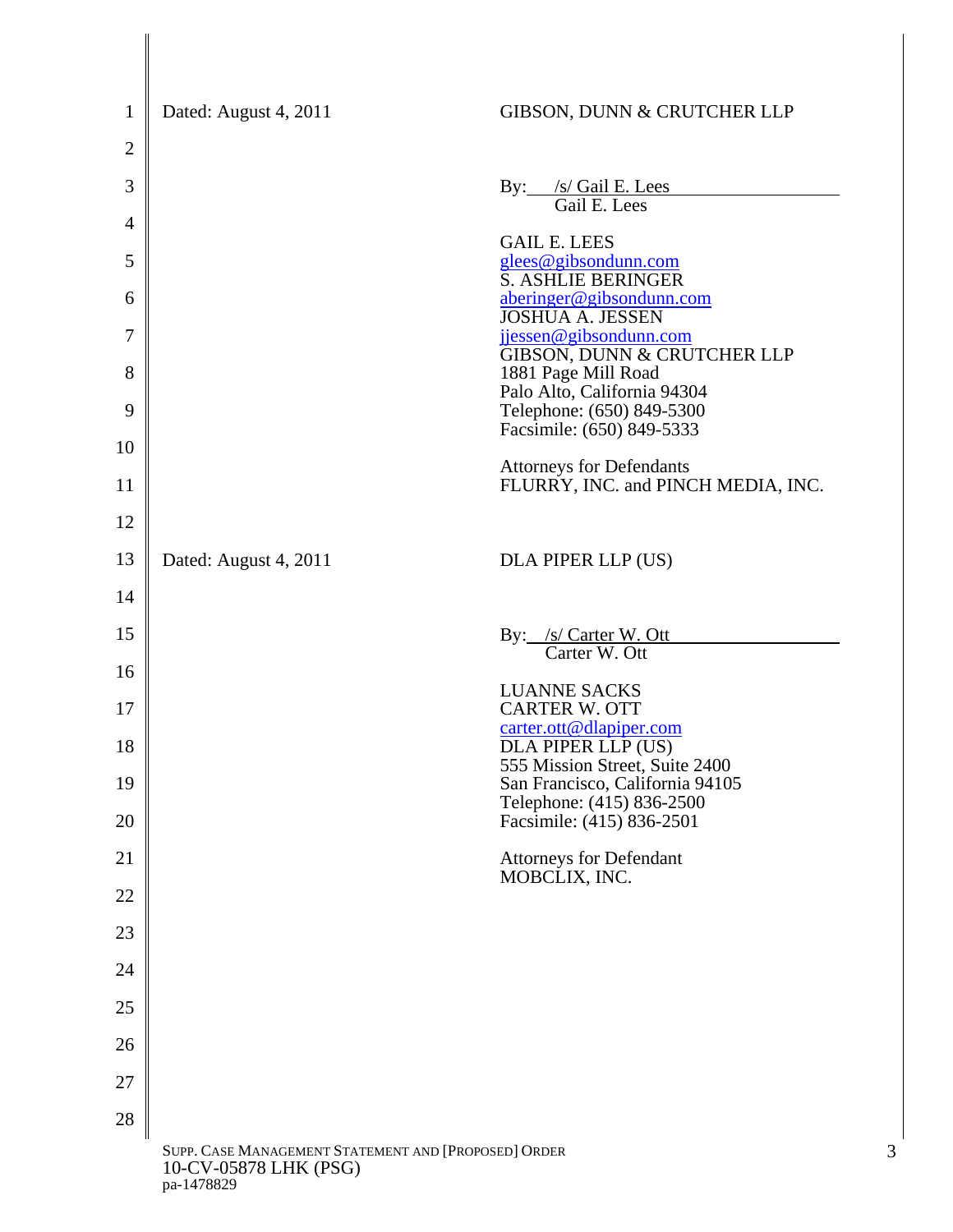| $\mathbf{1}$                                                                       | Dated: August 4, 2011 | <b>K&amp;L GATES LLP</b>                                                                                  |  |
|------------------------------------------------------------------------------------|-----------------------|-----------------------------------------------------------------------------------------------------------|--|
| 2                                                                                  |                       |                                                                                                           |  |
| 3                                                                                  |                       |                                                                                                           |  |
|                                                                                    |                       | By: /s/ Seth A. Gold<br>Seth A. Gold                                                                      |  |
| $\overline{4}$                                                                     |                       | SETH A. GOLD (SBN 163220)                                                                                 |  |
| 5                                                                                  |                       | <b>K&amp;L GATES LLP</b>                                                                                  |  |
| 6                                                                                  |                       | seth.gold@klgates.com<br>10100 Santa Monica Boulevard, 7th Floor                                          |  |
| 7                                                                                  |                       | Los Angeles, California 90067                                                                             |  |
| 8                                                                                  |                       | Telephone: (310) 552-5000<br>Facsimile: (310) 552-5001                                                    |  |
| 9                                                                                  |                       | RACHEL R. DAVIDSON (SBN 215517)                                                                           |  |
| 10                                                                                 |                       | <b>K&amp;L GATES LLP</b>                                                                                  |  |
| 11                                                                                 |                       | rachel.davidson@klgates.com<br>Four Embarcadero Center, Suite 1200                                        |  |
| 12                                                                                 |                       | San Francisco, California 94111                                                                           |  |
| 13                                                                                 |                       | Telephone: (415) 882-8200<br>Facsimile: (415) 882-8220                                                    |  |
| 14                                                                                 |                       |                                                                                                           |  |
|                                                                                    |                       | Attorneys for Defendant<br>TRAFFIC MARKETPLACE, INC., erroneously<br>sued as TrafficMarketplace.com, Inc. |  |
| 15                                                                                 |                       |                                                                                                           |  |
| 16                                                                                 | Dated: August 4, 2011 | <b>COOLEY LLP</b>                                                                                         |  |
| 17                                                                                 |                       |                                                                                                           |  |
| 18                                                                                 |                       | /s/ Matthew D. Brown<br>By:<br>Matthew D. Brown                                                           |  |
| 19                                                                                 |                       | <b>MICHAEL G. RHODES</b>                                                                                  |  |
| 20                                                                                 |                       | rhodesmg@cooley.com<br><b>MATTHEW D. BROWN</b>                                                            |  |
| 21                                                                                 |                       | mbrown@cooley.com<br><b>COOLEY LLP</b>                                                                    |  |
| 22                                                                                 |                       | 101 California Street, 5th Floor                                                                          |  |
| 23                                                                                 |                       | San Francisco, California 94111<br>Telephone: (415) 693-2000                                              |  |
| 24                                                                                 |                       | Facsimile: (415) 693-2222                                                                                 |  |
| 25                                                                                 |                       | <b>Attorneys for Defendants</b><br>ADMARVEL, INC and MILLENNIAL MEDIA                                     |  |
| 26                                                                                 |                       | INC.                                                                                                      |  |
| 27                                                                                 |                       |                                                                                                           |  |
| 28                                                                                 |                       |                                                                                                           |  |
| SUPP. CASE MANAGEMENT STATEMENT AND [PROPOSED] ORDER<br>4<br>10-CV-05878 LHK (PSG) |                       |                                                                                                           |  |

pa-1478829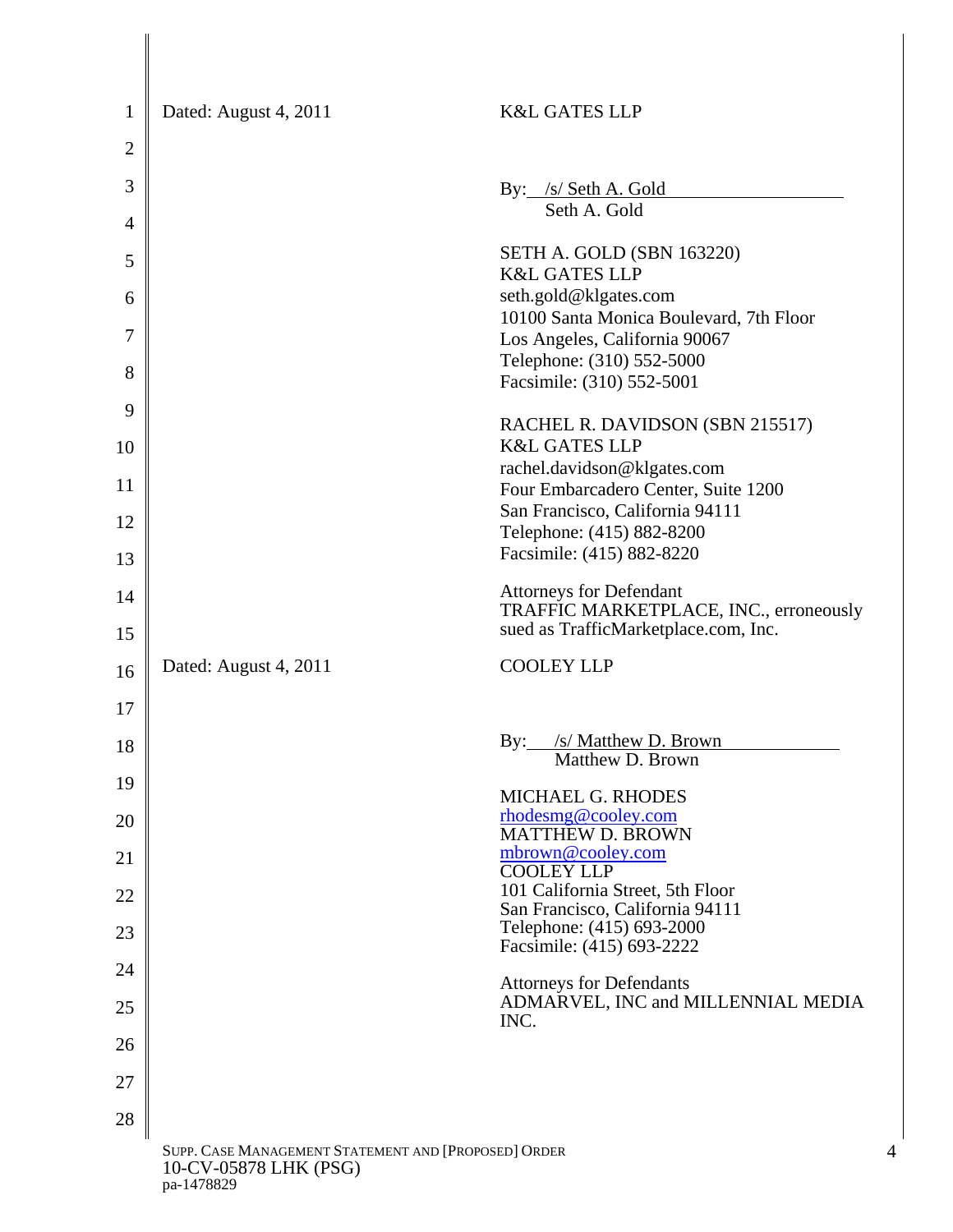| $\mathbf{1}$   | Dated: August 4, 2011                                                                             | KAMBERLAW, LLC                                                  |
|----------------|---------------------------------------------------------------------------------------------------|-----------------------------------------------------------------|
| $\overline{2}$ | $\rm\,By:$                                                                                        | /s/Scott A. Kamber<br>Scott A. Kamber                           |
| 3              |                                                                                                   |                                                                 |
| 4              |                                                                                                   | <b>SCOTT A. KAMBER</b> (pro hac vice)<br>skamber@kamberlaw.com  |
| 5              |                                                                                                   | DAVID A. STAMPLEY (pro hac vice)<br>dstampley@kamberlaw.com     |
| 6              |                                                                                                   | KAMBERLAW, LLC<br>100 Wall Street, 23rd Floor                   |
| 7              |                                                                                                   | New York, New York 10005<br>Telephone: (212) 920-3072           |
| 8              |                                                                                                   | Facsimile: (212) 920-3081                                       |
| 9              |                                                                                                   | DEBORAH KRAVITZ (SBN 275661)<br>dkravitz@kamberlaw.com          |
| 10             |                                                                                                   | KAMBERLAW, LLP<br>141 North St.                                 |
| 11             |                                                                                                   | Healdsburg, California 95448<br>Telephone: (707) 820-4247       |
| 12             |                                                                                                   | Facsimile: (212) 202-6364<br><b>Interim Class Counsel</b>       |
| 13             |                                                                                                   | <b>Attorneys for Plaintiffs</b>                                 |
| 14             |                                                                                                   | <b>Interim Class Counsel</b><br><b>Attorneys for Plaintiffs</b> |
| 15             |                                                                                                   |                                                                 |
| 16             |                                                                                                   |                                                                 |
| 17             | <b>GENERAL ATTESTATION</b>                                                                        |                                                                 |
| 18             | I, Bryan Wilson, am the ECF User whose ID and password are being used to file this                |                                                                 |
| 19             | SUPPLEMENTAL CASE MANAGEMENT STATEMENT AND [PROPOSED] ORDER. In                                   |                                                                 |
| 20             | compliance with General Order 45, X.B., I hereby attest that all persons signing this stipulation |                                                                 |
| 21             | have concurred in this filing.                                                                    |                                                                 |
| 22             | Date: August 4, 2011                                                                              | /s/ Bryan Wilson                                                |
| 23             |                                                                                                   | Bryan Wilson                                                    |
| 24             |                                                                                                   |                                                                 |
| 25             |                                                                                                   |                                                                 |
| 26             |                                                                                                   |                                                                 |
| 27             |                                                                                                   |                                                                 |
| 28             |                                                                                                   |                                                                 |
|                | SUPP. CASE MANAGEMENT STATEMENT AND [PROPOSED] ORDER<br>10-CV-05878 LHK (PSG)<br>pa-1478829       | 5                                                               |